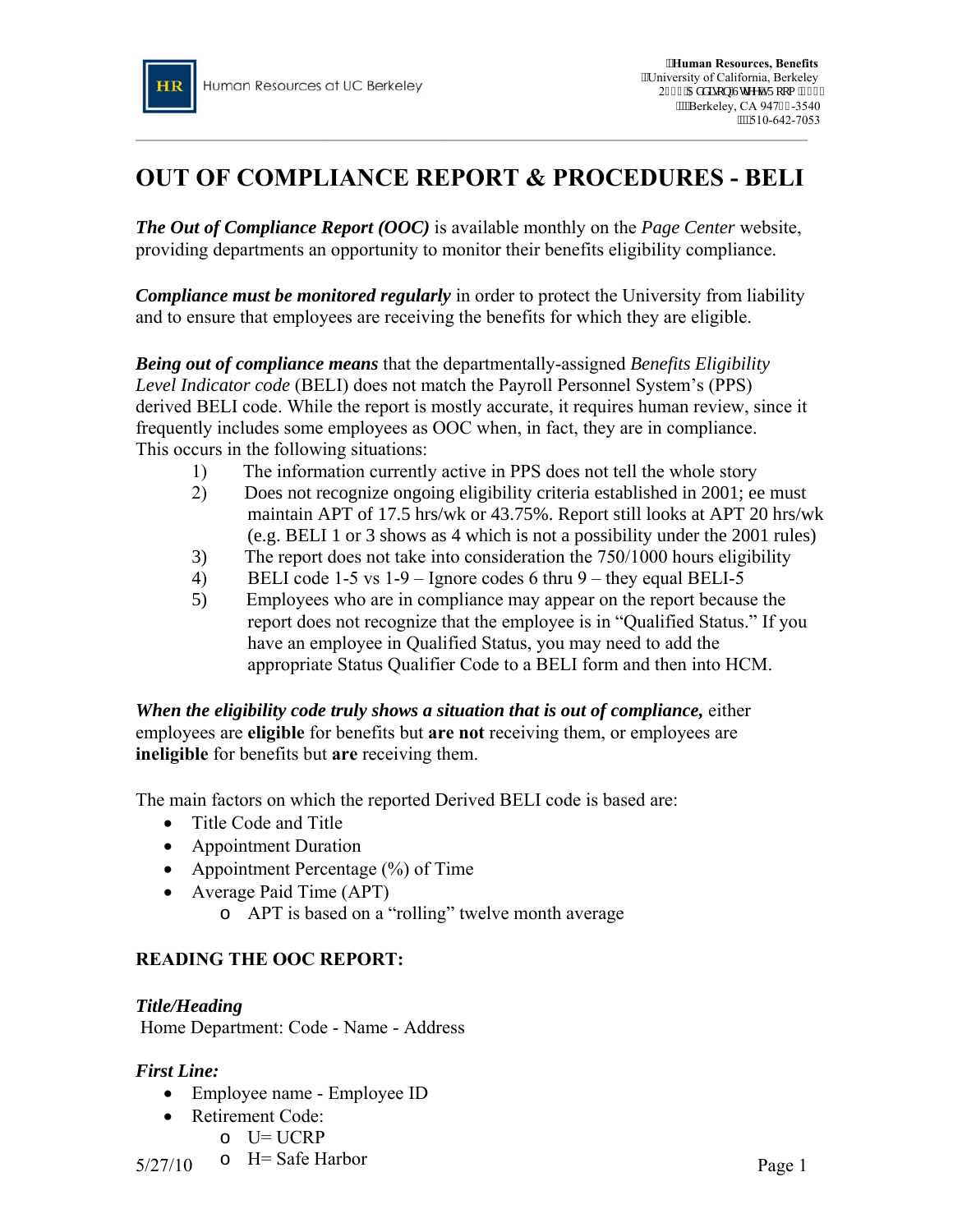

- $\cap$  N= None
- $P = Pers$
- FICA Code:
	- o E= Enrolled in FICA,
	- o M= Medicare Only,
	- o N= None
- Employment Status:
	- $\circ$  A= Active,
	- $\circ$  P= Paid Leave,
	- $o$  N= LWOP
- Benefits Enrollments: Y for Yes in column under each benefit enrollment
- Average Paid Hours per Week
- Assigned BELI Code
- Derived BELI Code
- Date the employee "first appeared" on the OOC report

## *Second Line:*

- Appointment If there is more than one, all will be listed by number
- Title Code and Title Name
- Employment Type Career, Limited, Contract, Casual-Restricted, etc.
- Appointment Begin and End Dates
- Appointment % of Time
- Fixed or Variable Appointment %
- Payment Method Salaried, Hourly, By Agreement, Without Salary

# **WHY AN EMPLOYEE APPEARS ON THE OOC:**

## *1. Is the APT less than 17.5 hrs/wk?*

- An employee's APT must be 17.5 hrs/wk or greater in order to maintain benefits eligibility
- Note: EEs appear on the OOC report once their APT drops below 20 hrs/wk -No action is required until APT falls below 17.5 hrs/wk
- APT is found in PPS on the IHRS screen and is displayed as average weekly hours worked
- APT is based on a "rolling" twelve month average or the BELI effective date, whichever is most recent

## *2. Does This BELI Code Match the Current Appointment?*

- A new appointment in a new title may need a new BELI code
- Moving Visiting Titles to a non-Visiting Title will probably require changing BELI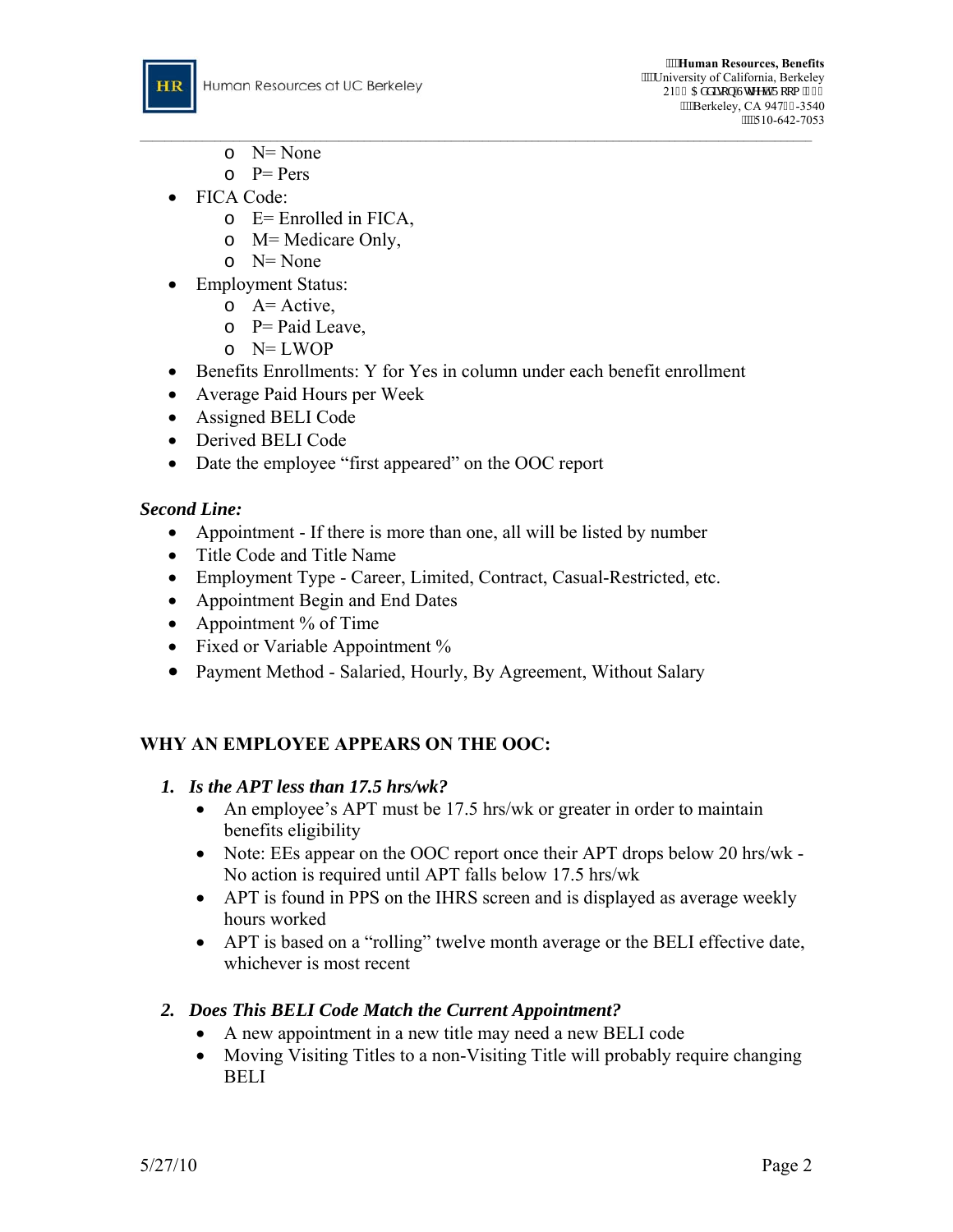

- $\_$  , and the set of the set of the set of the set of the set of the set of the set of the set of the set of the set of the set of the set of the set of the set of the set of the set of the set of the set of the set of th • Employees moving from a Student Reserved Title to a Staff Title will probably require changing the BELI
	- Prepare a new BELI form, change the BELI code in HCM and file in the employee's personnel file

## *3. Has the Employee Worked Beyond One Thousand Eligible Hours?*

- Employees reaching 1,000 hours in a rolling twelve month period are eligible for Full Benefits
	- o Provide a New Hire Kit
	- o Counsel the employee about the benefits for which they are newly eligible
	- o Provide enrollment assistance either on At Your Service or with a UPAY 850 and/or UPAY-919
	- o Change the BELI code to 1 in HCM
- You may ignore entries for employees who are coded BELI-1 and have worked over 1,000 hours when current appointments do not meet BELI-1 appointment duration and percentage of time criteria. The report doesn't take into account the 1,000 hours rules and will derive a BELI code other than 1

## *4. Is This Employee An Emeritus Professor?*

- Emeriti must be assigned BELI-5 when in Without Salary Appointments
- Recall appointments must be assigned the appropriate BELI code
- It is not desirable for Emeriti Professors who are Medicare eligible to have appointments greater than 43% because it creates serious problems with Medicare. Please contact the Benefits Office if you have a recalled academic who is Medicare eligible and has an appointment that is more than  $43\%$

## *5. Is This Employee A Rehired Retiree?*

• It is not desirable for Academic or Staff Rehired Retirees who are Medicare eligible to have appointments greater than 43% because it creates serious problems with Medicare. Please contact the Benefits Office if you have a rehired retiree, academic or staff, who are Medicare eligible and have appointments that are more than 43%

## *6. Is This Employee in a Student Reserved Position?*

- Student reserved positions are BELI-5
- BELI codes for Students in regular staff positions (i.e. recruited for like any other staff position) are assigned based on the appointment % & duration or 1,000 hours
- Students usually have the Student Health Insurance Plan (SHIP) managed by UHS

# *7. Is This Employee in a Visiting Title?*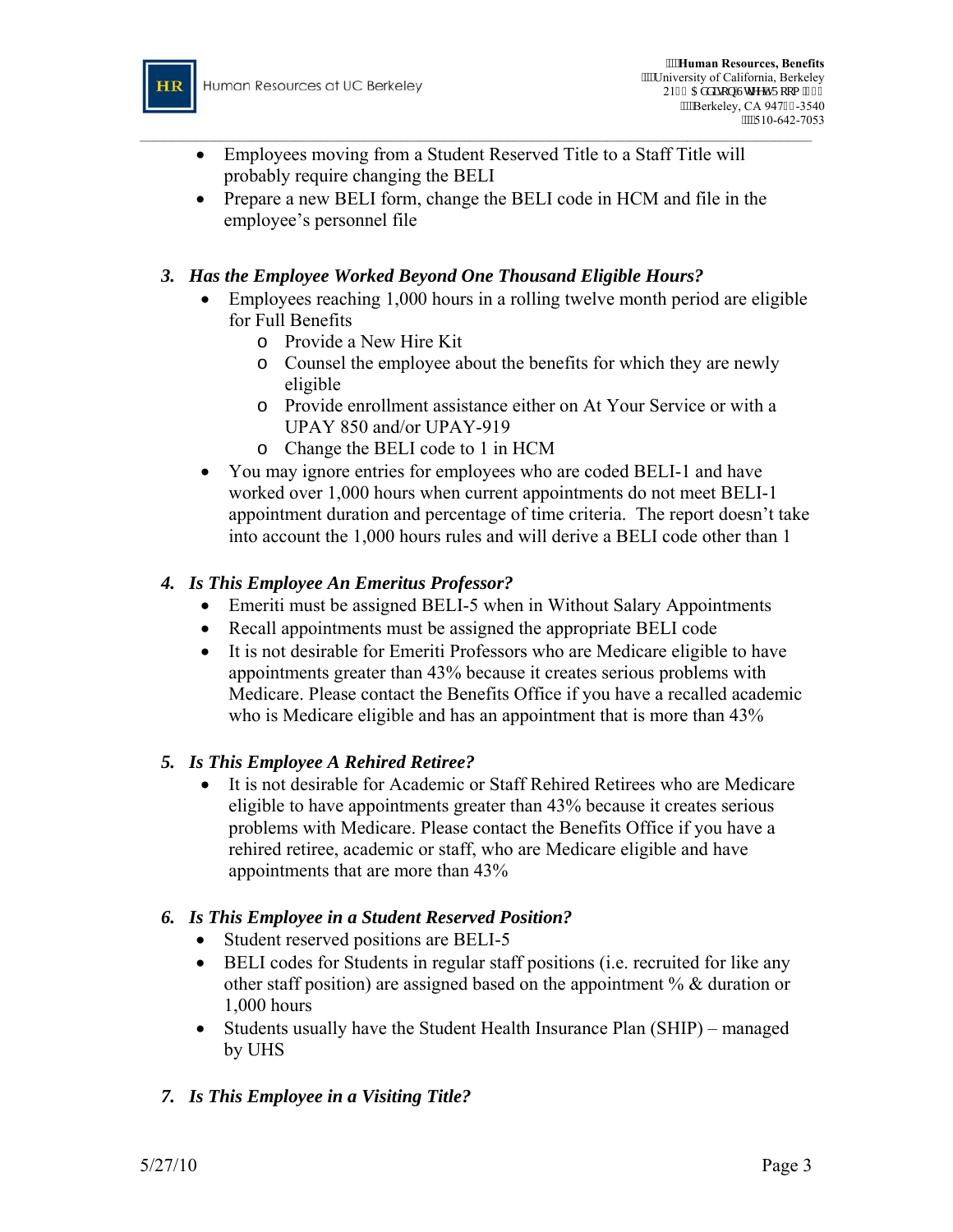

- Visiting Titles require a BELI code matching the appointment
- Visiting Titles at 50% for one year or more are normally assigned BELI-2 because Visiting Titles are excluded from UCRP participation

 $\_$  , and the set of the set of the set of the set of the set of the set of the set of the set of the set of the set of the set of the set of the set of the set of the set of the set of the set of the set of the set of th

## *8. What is This Employee's % of Time?*

- Appointments must have a percent of time if the Description of Service is REG
- If the % appears as zero and this is incorrect, enter correct % in HCM
- Call the Human Capital Management (HCM) Helpdesk at 3-4443 if assistance is required

## *9. Is PPS Deriving a BELI Code 6-9?*

• Ignore the use of these BELI codes if the Assigned BELI is 5 because codes above 5 can be translated as 5

#### *10. Does this Employee have more than one appointment?*

- If the employee has more than one appointment, evaluate each one separately to determine if, except for the % of time, it is an eligible appointment i.e. the DOS code is REG. Then add all eligible appointments together to determine the appropriate BELI code
- If the employee works in more than one department, the Home Department maintains BELI code compliance in consultation with the other departments

For example:

Appt. 1 is 40% for 6 months and Appt 2 is 60% for 8 months – that equals 100% Appt for 6 months and  $60\%$  for 2 months = BELI-3

## **BRINGING EMPLOYEES INTO COMPLIANCE:**

#### **Evaluating OOC Data:**

- Hours worked and percent of time appointed need to be commensurate
- If the hours worked do not correspond to the % of time appointed, either work hours should be increased or decreased to conform to %, or the % should be changed to reflect actual hours worked
- If bringing an employee's BELI code into compliance requires a change in title, appointment % or a change in the number of work hours, you may need to confer with one of the following because it may represent a change to the terms and conditions of employment
	- o Departmental HR Manager
	- o HR Employee Relations Consultant
	- o Academic Personnel Office Liaison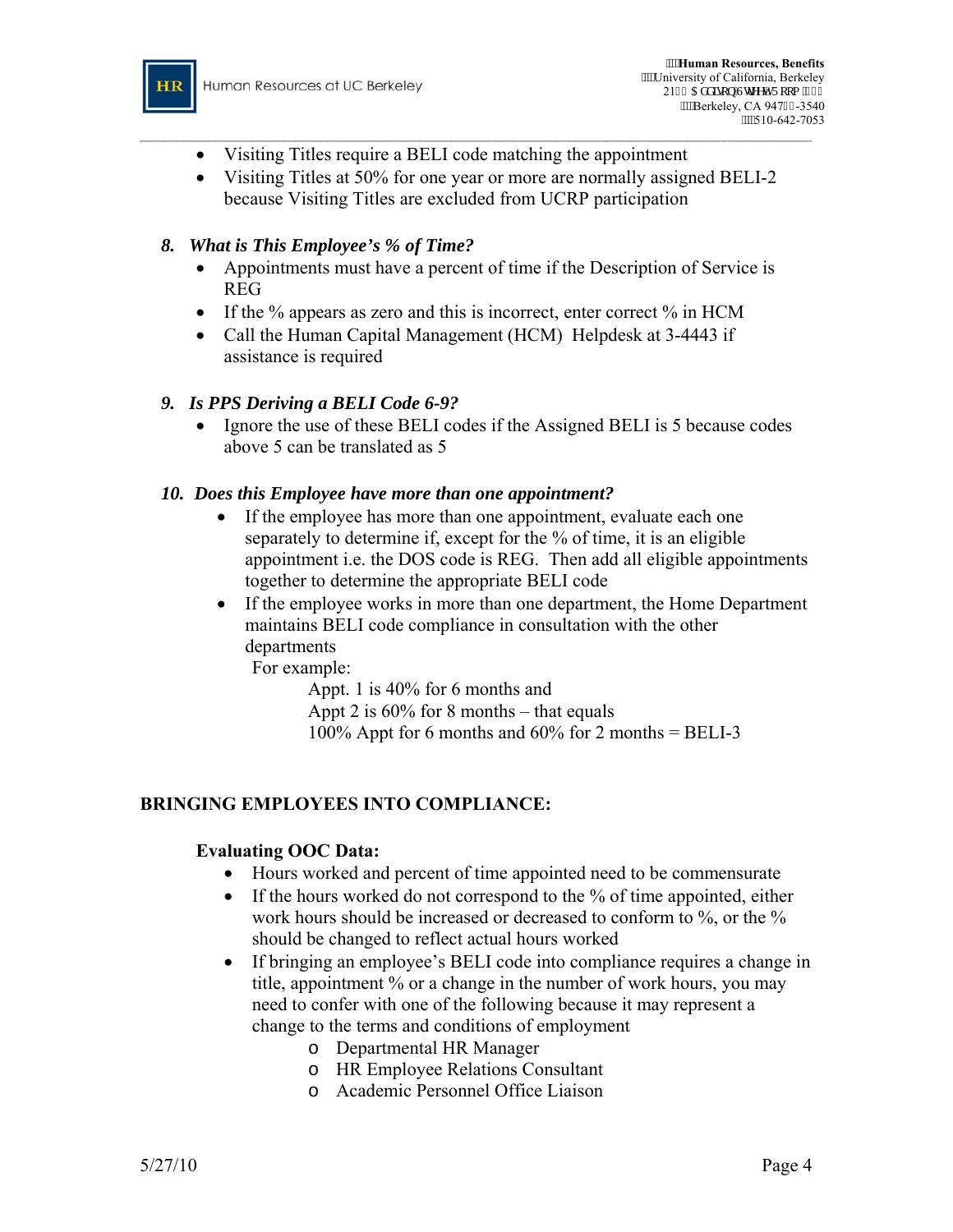

• Review the data for each employee listed to determine the reason for differences between the Assigned BELI code and the Derived BELI code

## **Making Changes and/or Corrections:**

• Before changing the BELI code, be sure it actually requires changing as a change in BELI code re-sets the APT

 $\_$  , and the set of the set of the set of the set of the set of the set of the set of the set of the set of the set of the set of the set of the set of the set of the set of the set of the set of the set of the set of th

- Make corrections as appropriate, notating errors on the report
- Counsel employees about BELI code related changes to their benefits and take action to enroll or de-enroll employees in benefits as appropriate to the situation
- When the title code and title, appointment duration and % of time, APT and Derived BELI code correspond to and reflect the intent of the department, and the BELI code is out of compliance, the departmentally assigned BELI code may need correcting
- The new BELI code effective date must match the date the employee first became eligible for the new BELI code
- Prepare a new BELI form, change the BELI code in HCM and file in the employee's personnel file

#### **Enroll in Benefits:**

- If new benefits eligibility results, give the employee a New Hire Kit and counsel them on enrolling in additional benefits available – see <http://hrweb.berkeley.edu/benefits/eligibility/packages>
- Determine the Period of Initial Eligibility (PIE)
- Two days after the BELI code is changed in HCM, the employee may be able to enroll in benefits on At Your Service if s/he is still within her/his PIE
- If the employee cannot enroll online, they must enroll using a UPAY 850 and/or a UPAY 919
- If enrollment takes place within the PIE, the completed form (s) can be sent directly to HR Benefits (see address, above)
- If the PIE is over, an exception request from the department is also needed. If you need an exception request form, please contact **HR Benefits**
- Complete an exception request form and send it with the completed enrollment form to HR Benefits

## **De-Enroll:**

- If a loss of benefits eligibility results from a BELI code correction, the employee must be de-enrolled from benefits and provided with COBRA and other continuation/conversion information
- If the employee was never eligible for the benefits received, the employee is not eligible for COBRA
- COBRA instructions: <http://hrweb.berkeley.edu/benefits/cobra>